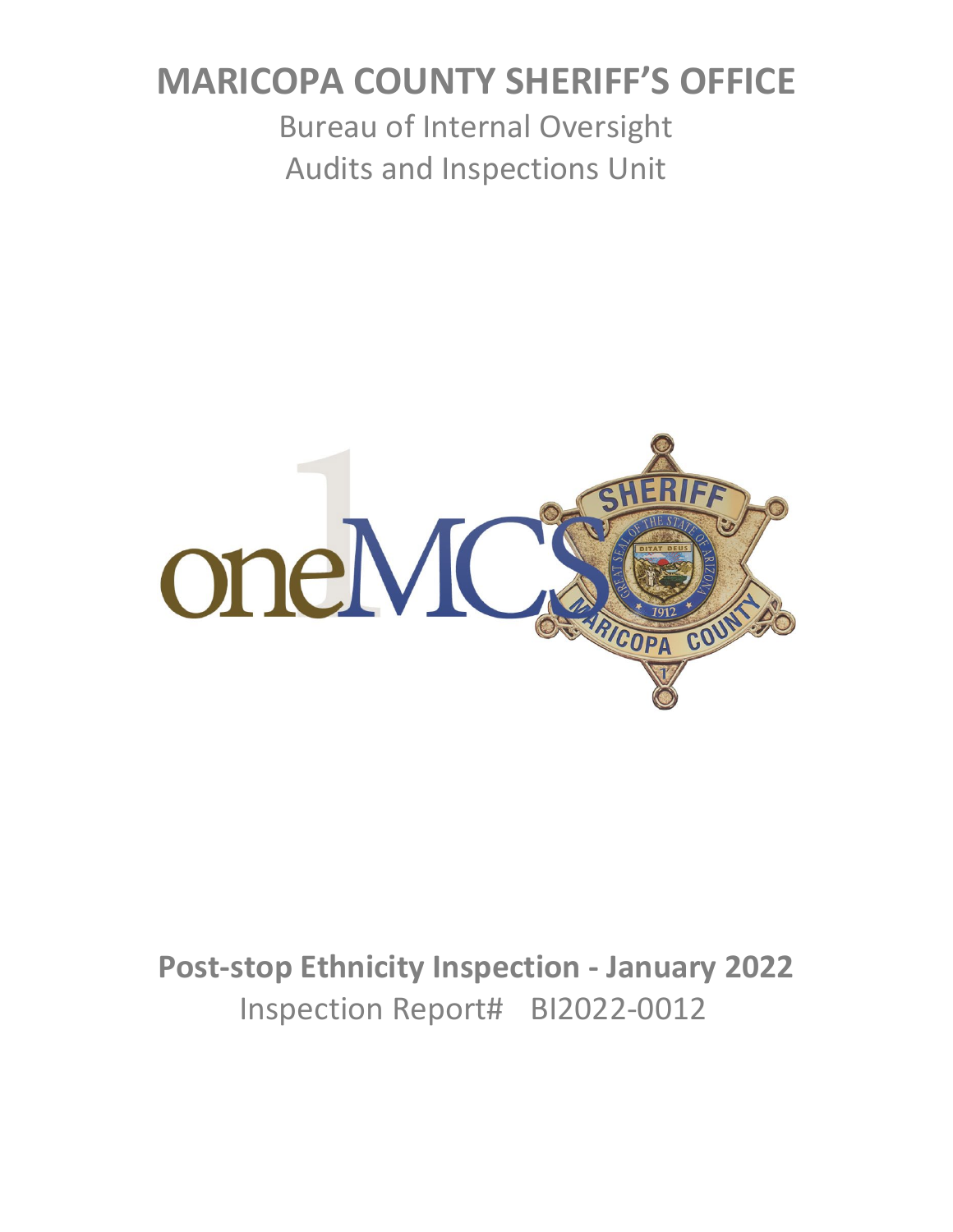The Audits and Inspections Unit (AIU) of the Sheriff's Office Bureau of Internal Oversight (BIO) will conduct monthly inspections of the Post-Stop Perceived Ethnicity of drivers and passengers listed on the Vehicle Stop Contact Forms (VSCF) within the TraCS database. To achieve this, inspectors will utilize a list of Hispanic surnames provided by the United States Census Bureau and a random sample of Body-Worn Camera videos from each selected Hispanic driver. These entries will be uniformly inspected utilizing a matrix developed by the Audits and Inspections Unit in accordance with the procedures outlined in policies, EB-1, EB-2, GJ-35, CP-2, CP-5, and CP-8.

#### **Compliance Objectives:**

Utilizing the Post-Stop Perceived Ethnicity Inspection Matrix, review each selected Body Worn Camera video to ensure the following during January 2022:

- Drivers with Hispanic surnames identified as "White"
- Hispanic surname drivers with Passenger Post-Stop Perceived Ethnicity listed as "Unknown-Vision Obstructed"
- Hispanic drivers with Passenger Post-Stop Perceived Ethnicity Identified

#### **Criteria:**

MCSO Policy EB-1, *Traffic Enforcement, Violator Contacts, and Citation Issuance* MCSO Policy EB-2, *Traffic Stop Data Collection* MCSO Policy GJ-35, *Body-Worn Cameras* MCSO Policy CP-2, *Code of Conduct* MCSO Policy CP-5, *Truthfulness* MCSO Policy CP-8, *Preventing Racial and Other Bias-Based Profiling*

#### **Conditions:**

Collectively there were a total of 1,525 traffic stops made during the month of January 2022, of which 207 traffic stops met inspection criteria:

- 63 of the 207 traffic stops identified drivers with Hispanic surnames as "White."
- 7 of the 207 traffic stops had Hispanic surname drivers with Passenger Post Perceived Ethnicity listed as "Unknown-Vision Obstructed."
- 137 of the 207 traffic stops had Hispanic drivers with identified Passenger Post-Stop Perceived Ethnicity.

Out of 207 traffic stops the MCSO reviewed a total random sample of 27 traffic stops. These traffic stops included:

- 1) 10 stops for Hispanic surname drivers identified as "White"
- 2) 7 stops for Hispanic surname drivers with Passenger Post Perceived Ethnicity listed as "Unknown-Vision Obstructed"
- 3) 10 stops for Hispanic drivers with Passenger Post-Stop Perceived Ethnicity Identified

In all inspections, a "reasonable person" standard was utilized by inspectors.

MCSO achieved a compliance rate of 90.48% in the Post-Stop Ethnicity Inspection for January 2022, as illustrated in the graph below: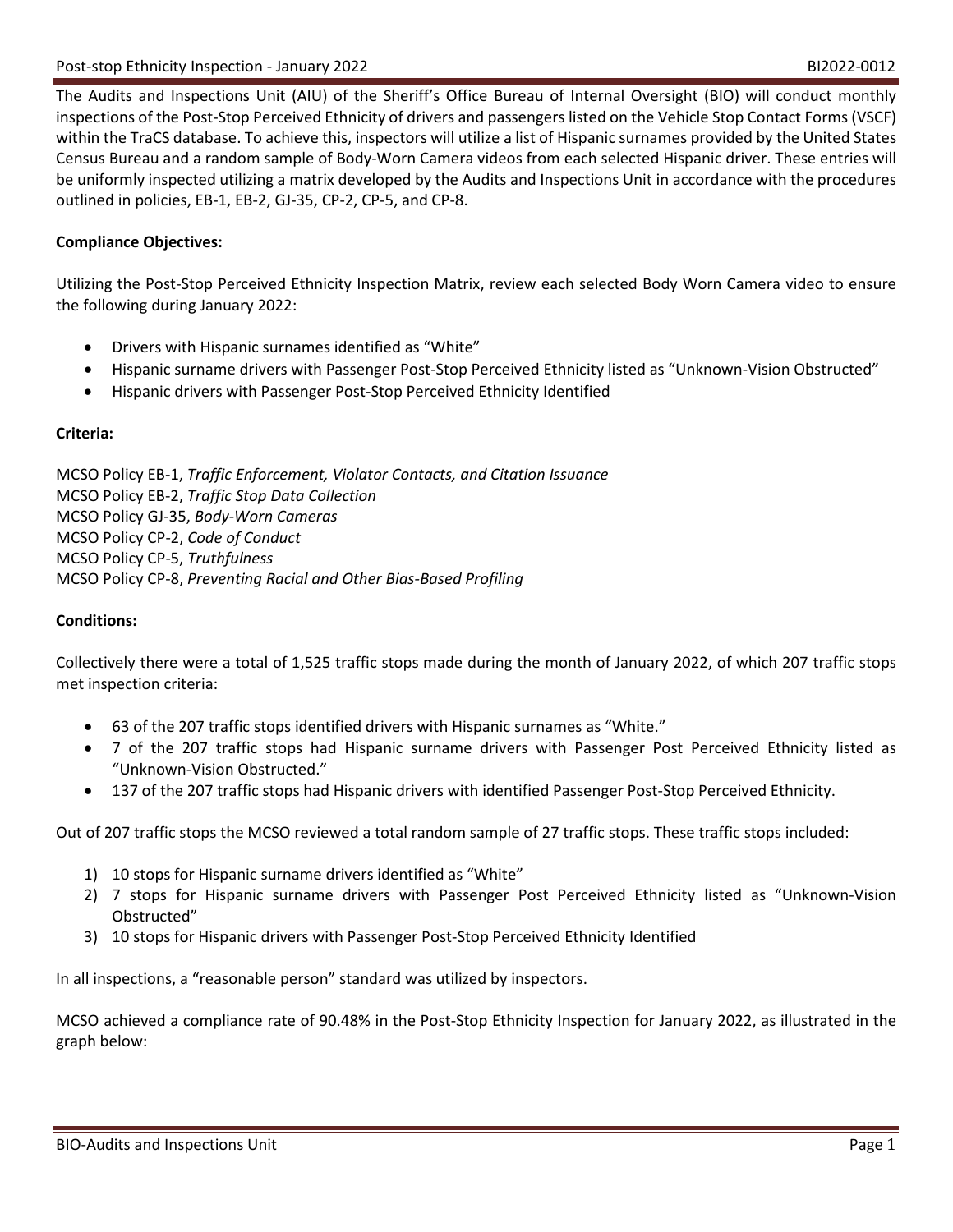

### The compliance rate of each inspection element is illustrated in the table below:

| <b>Inspection Elements</b>                                                                                                                             | Not In<br>Compliance | <u>In</u><br>Compliance | <b>Total</b><br><b>Not</b><br><b>Verifiable</b> | <b>Total</b><br>Inspected | Compliance<br>Rate |
|--------------------------------------------------------------------------------------------------------------------------------------------------------|----------------------|-------------------------|-------------------------------------------------|---------------------------|--------------------|
| Drivers with Hispanic surnames identified as "White"<br>on VSCF: Deputy's perception is consistent with<br>inspector (review of BWC)                   |                      | 8                       |                                                 | 9                         | 88.89%             |
| Hispanic surname drivers with passengers listed as<br>"Unknown-Vision Obstructed": Deputy's perception is<br>consistent with inspector (review of BWC) |                      | 6                       | 0                                               |                           | 85.71%             |
| Hispanic drivers with Passenger Post Stop Ethnicity<br>identified: Deputy's perception is consistent with<br>inspector (review of BWC)                 | 0                    | 5                       | 5                                               | 5                         | 100.00%            |
| <b>Overall Compliance with inspection requirements</b>                                                                                                 |                      | 19                      | 6                                               | 21                        | 90.48%             |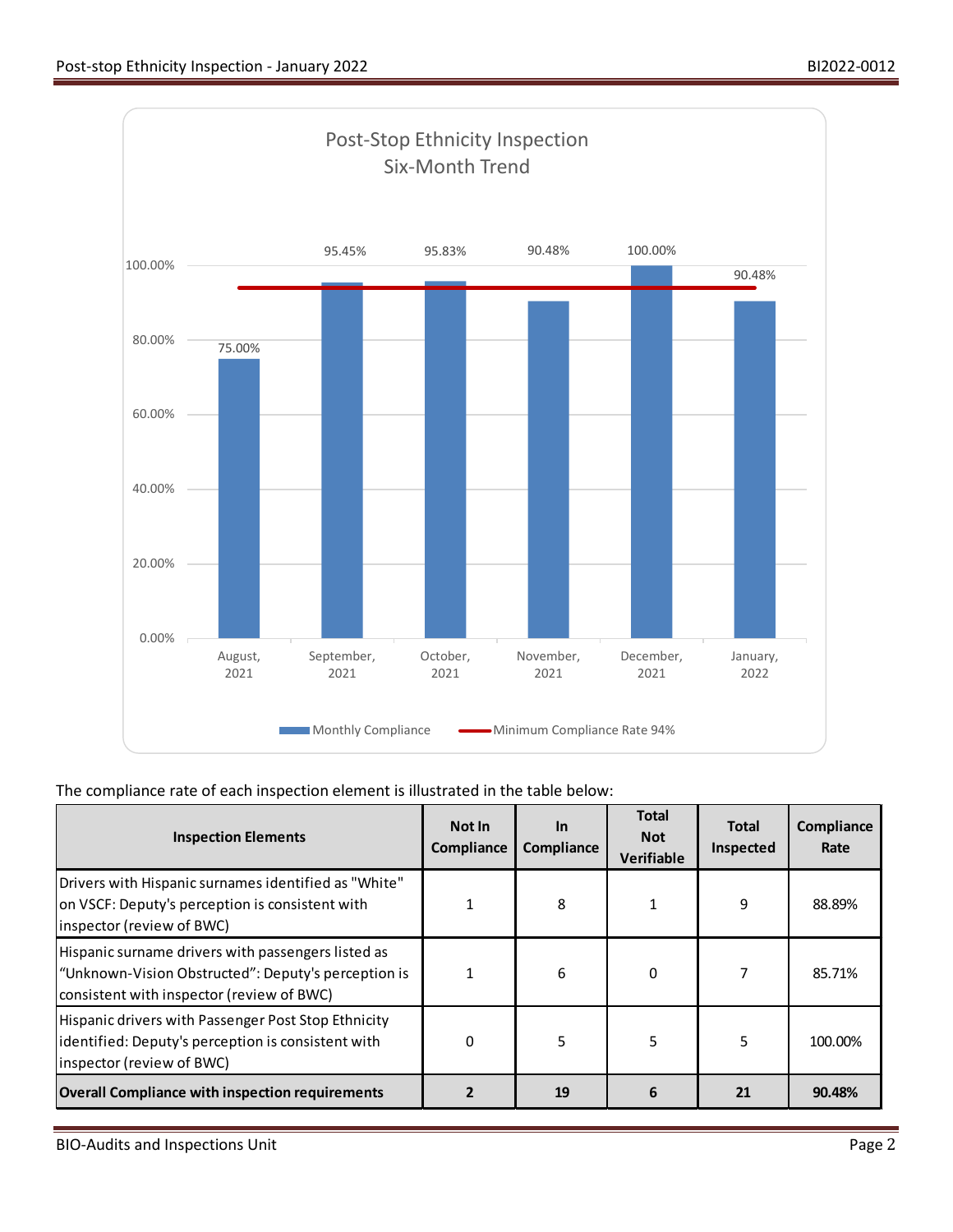The following deficiencies were noted during the inspection:

# District 1 (1 BIO Action Form):

# Compliance Deficiency

| <b>District</b>                                                                                                                                                                                                                                    | MC#      | Date of<br>Event | <b>Deputy</b> | <b>Current Supervisor</b> | Commander: |
|----------------------------------------------------------------------------------------------------------------------------------------------------------------------------------------------------------------------------------------------------|----------|------------------|---------------|---------------------------|------------|
| District 1                                                                                                                                                                                                                                         | Redacted | Redacted         | Deputy        | Sergeant                  | Captain    |
| <b>Deficiency</b>                                                                                                                                                                                                                                  |          |                  |               |                           |            |
| Deputy marked the perceived race/ethnicity as "Unknown-vision obstructed" and gender as "male" for the passenger<br>on the VSCF. The BWC video indicates the front seat passenger appears to be an "Asian or Hispanic" female. Policy EB-<br>2.2.1 |          |                  |               |                           |            |

# District 2 (1 BIO Action Form):

### Compliance Deficiency

| <b>District</b>                                                                                                                                                                     | MC#      | Date of<br>Event | <b>Deputy</b> | <b>Current Supervisor</b> | Commander: |
|-------------------------------------------------------------------------------------------------------------------------------------------------------------------------------------|----------|------------------|---------------|---------------------------|------------|
| District 2                                                                                                                                                                          | Redacted | Redacted         | Deputy        | Sergeant                  | Captain    |
| <b>Deficiency</b>                                                                                                                                                                   |          |                  |               |                           |            |
| Deputy marked the perceived race/ethnicity as "White" for driver with Hispanic surname on the VSCF. The BWC video<br>indicates the driver appears to be "Hispanic." Policy EB-2.2.1 |          |                  |               |                           |            |
| Inspector Note: This stop was reviewed and documented (SN2022-00003079) by the above listed supervisor but the<br>above noted deficiency was not noted.                             |          |                  |               |                           |            |

Unless noted above in the deficiency table, there were no prior BIO Action Forms similar in nature or supervisor notes addressing the deficiencies.

#### **Action Required:**

With the resulting **90.48%** compliance for *Inspection BI2022-0012,* a total of **2** BIO Action Forms are requested from the affected divisions. **The forms shall be completed utilizing Blue Team**.